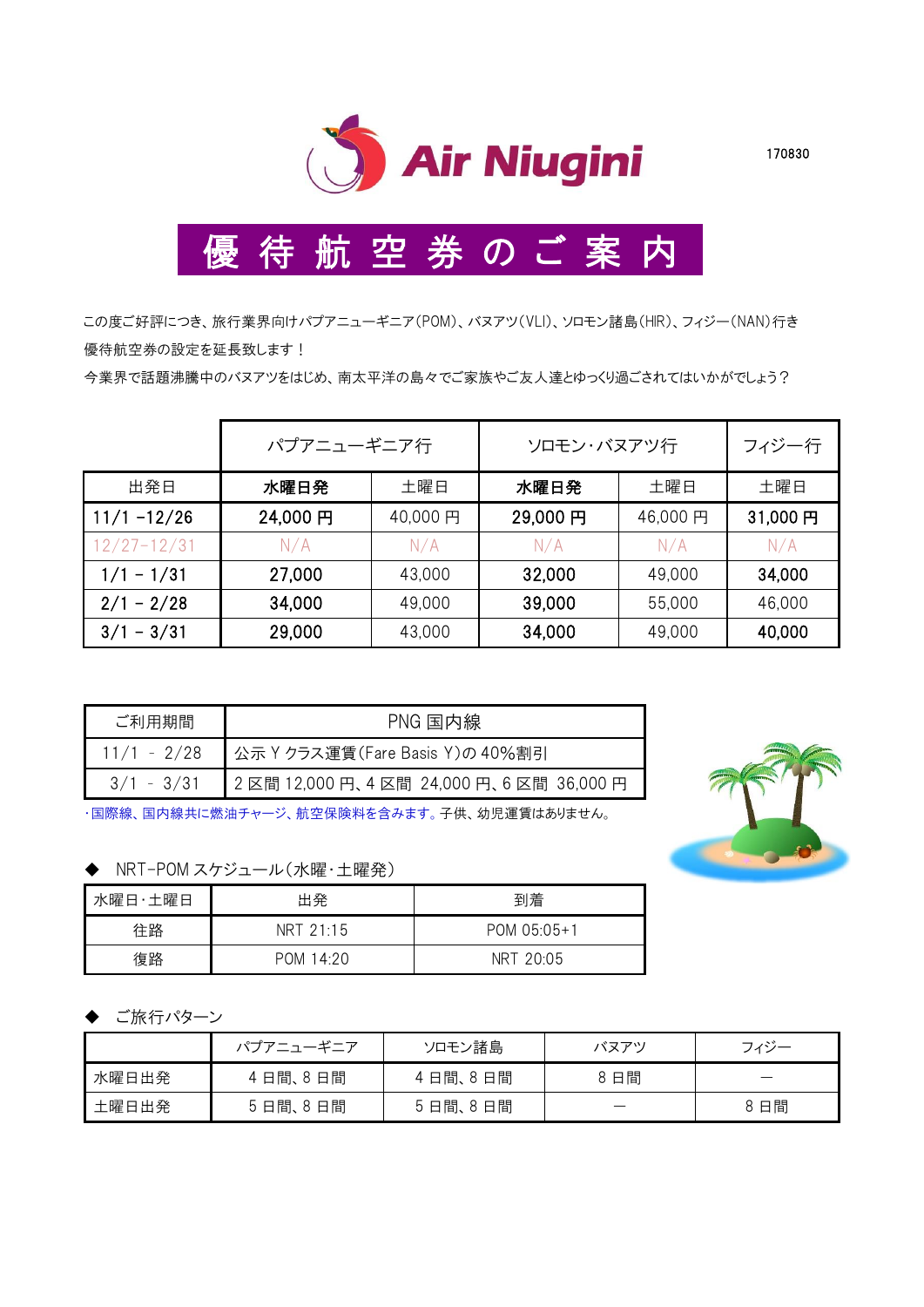■ 利用対象者 : ・旅行会社、ツアーオペレーター、航空会社にて1年以上勤務の方、及び同一行動される 一親等のご家族(父母、配偶者、お子様等)。

・ご友人は水曜日出発に限り追加 10,000 円/人にて 3 人までご利用可能。

■ 航 空 券 : 利用クラス-エコノミークラス(ビジネスクラスの設定はありません)。

上記料金に含まれないもの:事務処理手数料(2,160 円)、空港諸税、施設使用料、保安税等は 別途必要になります。

空港諸税等概算:ポートモレスビー往復約 13,650 円、 ホニアラ往復約 16,970 円、バヌアツ往復約 19,650 円(8 月 30 日現在) ○ 発券 ------- ご出発日の 10 日前(土日祝祭日を除く)。10 日前までにファイナルをお願いします。

- POM 途中降機- 1 回のみ可。無料。
- 予約変更---- 発券後の予約変更はできません。
- 払い戻し ---- 出発前の連絡があった場合 10,000 円/人(大人・子供同額)及び事務処理手数料 2,160 円。 (キャンセルの未連絡、当日キャンセル、No Show は不可)

◆ 申込み方法 : 受付開始 - 出発 2 ヵ月前。

申込用紙 2 枚をご記入、お名刺を添付の上、電子メール又は FAX にて申込み。 メールアドレス: [promo@airniugini.co.jp](mailto:promo@airniugini.co.jp) FAX:03-5733-2568 申込期限 – 原則出発10日前まで。

- ご 回 答 : 優待航空券ですので、空席がある場合に限ります。 お申し込み後3日営業日前後を要する場合がございます。
- ◆ お支払方法 : 弊社指定口座へのお振込みのみ

(お振込み手数料はお客様ご負担にてお願いいたします)

|  | │振込銀行: みずほ銀行 浜松町支店 |  |
|--|--------------------|--|
|  | 口座番号: 普通 1128435   |  |
|  | 口座名義: (株)アルコネット    |  |

- 注意事項(必ずご一読ください。お申し込みをもって承諾と致します)
- a. 配偶者、お子様のみのお申込みはできません。また、公的証明書の提出が必要な場合があります。
- b. ご希望便がお取りできない場合もございます。また、シートリクエストはお受けできません。
- c. 弊社都合により、ご予約の変更をお願いする場合がございます。
- d. 海外旅行保険は含まれておりませんので、各自ご加入ください。
- e. 航空約款に基づき、航空輸送は履行いたしますが、ご利用便の変更、遅延、延着、過剰予約等による損害、費用等 は免責とさせて頂きます。また、その際の対応は一般旅客を優先させていただきます。
- f. マイレージポイントは対象外です。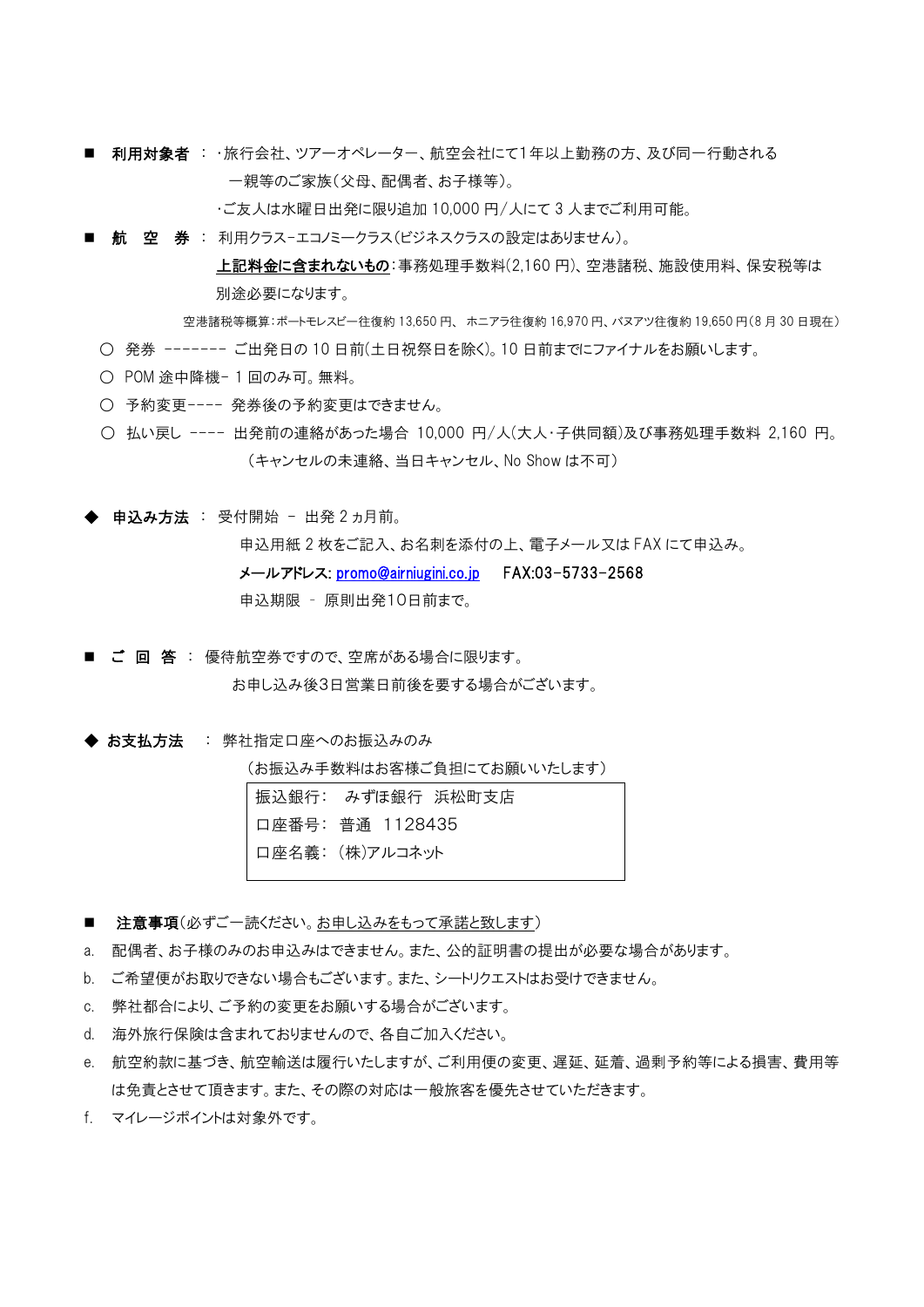## <mark>< > Air Niugini</mark> 優待航空券申込書

申込日 年 月 日

| 申込代表者:  |         |
|---------|---------|
| 会社名:    | 所属部署:   |
| 会社住所:〒  | 電話番号:   |
|         | Fax 番号: |
| e-mail: | 緊急連絡先:  |

|                  | 名<br>便    | ご利用日 |   |   | ご利用区間        |
|------------------|-----------|------|---|---|--------------|
| ご                | PX 055    | 月    | 日 | 成 | 田 ー ポートモレスビー |
| 予                | <b>PX</b> | 月    | 日 |   |              |
| 約<br>希<br>望<br>便 | <b>PX</b> | 月    | 日 |   |              |
|                  | <b>PX</b> | 月    | 日 |   |              |
|                  | <b>PX</b> | 月    | 日 |   |              |
|                  | PX        | 月    | 日 |   |              |

|   | 姓 (パスポート名ローマ字) | 名 (パスポート名ローマ字) | 性別 | 続柄 | *生年月日(西暦) |   |   |
|---|----------------|----------------|----|----|-----------|---|---|
| 参 |                |                |    | 本人 | 年         | 月 | 日 |
| 加 |                |                |    |    | 年         | 月 | 日 |
| 者 |                |                |    |    | 年         | 月 | 日 |
| 名 |                |                |    |    | 年         | 月 | 日 |
|   |                |                |    |    | 年         | 月 | 日 |

| 本 | 名刺又は社員証等の日本語面を貼り付けてください。 | * 弊社より提出をお願いした場 |  |
|---|--------------------------|-----------------|--|
| 人 |                          | 合の同行者確認添付書類     |  |
| ٠ |                          | □戸籍謄本           |  |
| 同 |                          | □住民票            |  |
| 行 |                          | □健康保険証          |  |
| 者 |                          | □その他            |  |
| 確 |                          |                 |  |
| 認 |                          |                 |  |
|   |                          |                 |  |

【個人情報に関する取扱い】

弊社では、当該申請書に記載された個人情報及び\*\*印に添付された書類を、本人及び同行者の確認、予約発券業務以外に利用 することはございません。